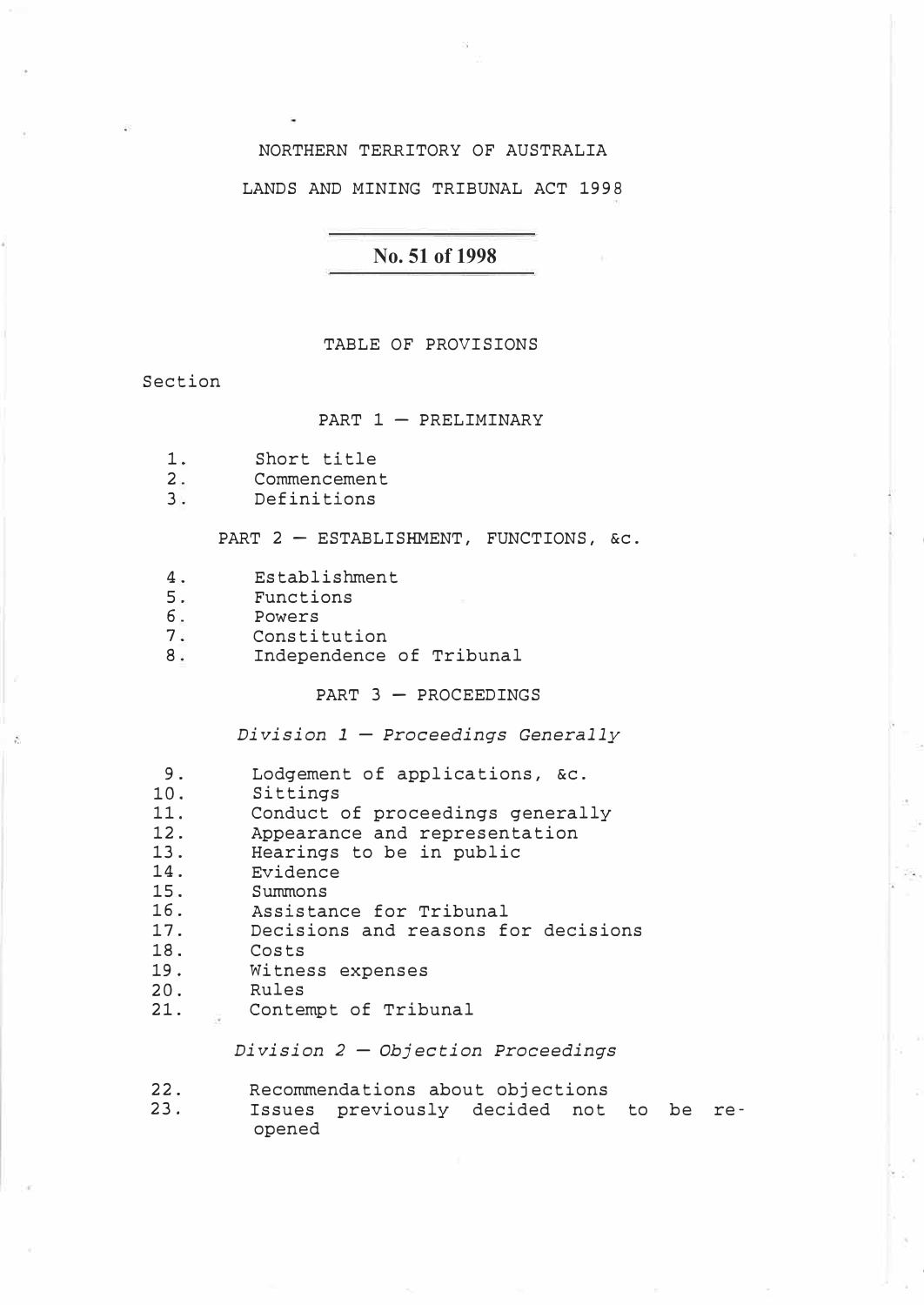*Division 3 - Compensation Proceedings* 

- 24. Determination of compensation<br>25. Compensation other than money
- Compensation other than money in respect of native title
- 26. Compensation not to include profits, &c.<br>27. Enforcement of determinations
- Enforcement of determinations

PART  $4$  - MEMBERS AND STAFF

- 28. Membership<br>29. Terms and
- 29. Terms and conditions<br>30. Resignation and remo
- 30. Resignation and removal from office<br>31. Acting members
- 31. Acting members<br>32. Disclosure of:
- 32. Disclosure of interests<br>33. Registrar and staff
- 33. Registrar and staff<br>34. Legal immunity
- 34. Legal immunity<br>35. Confidentiality
- Confidentiality

#### PART  $5 -$  MISCELLANEOUS

- 36. Tribunal may appoint mediator<br>37. Appeals against compensation
- 37. Appeals against compensation determinations<br>38. Annual report
- 38. Annual report<br>39. Regulations
- Regulations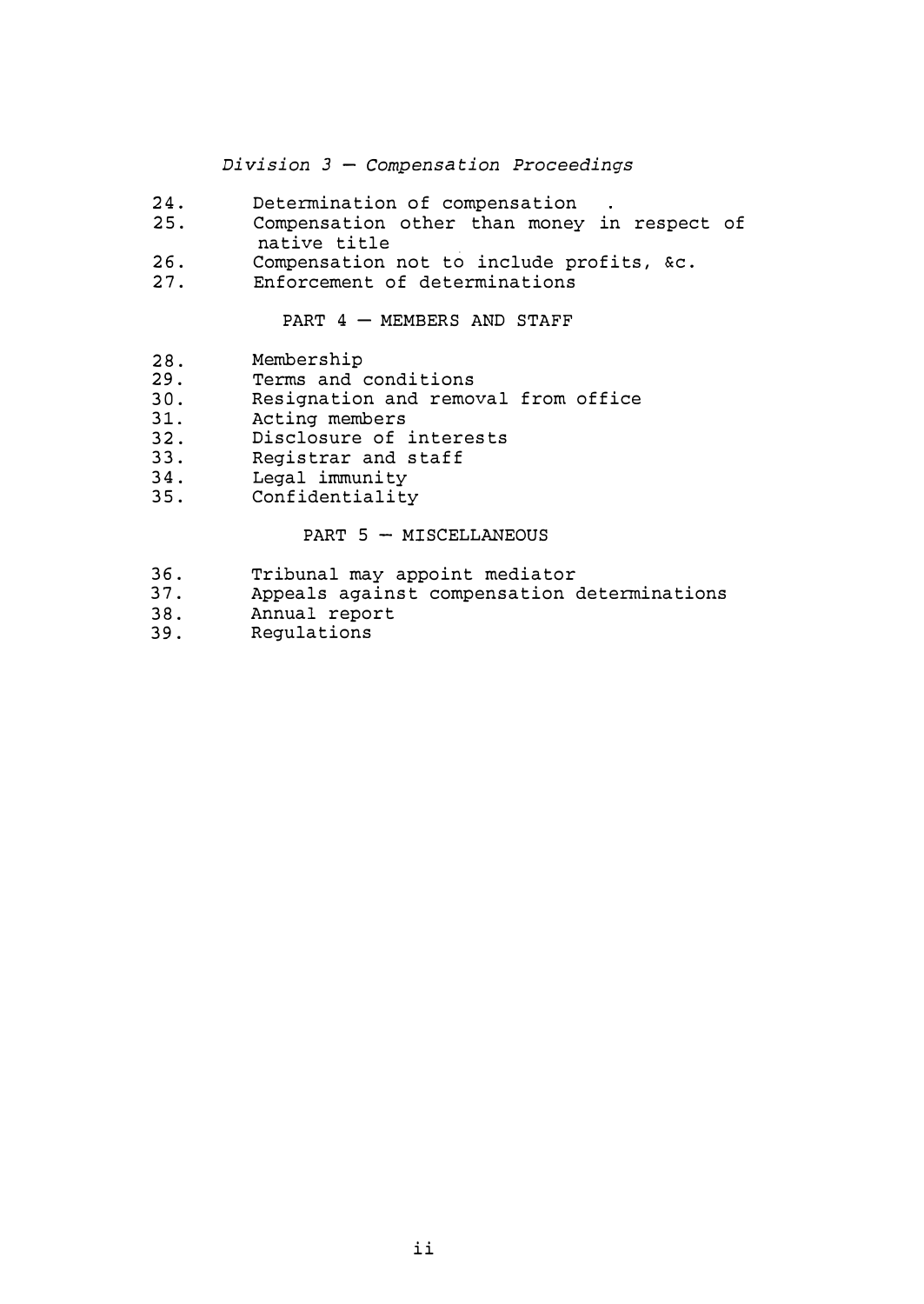

# **NORTHERN TERRITORY OF AUSTRALIA**

No. 51 of 1998

# **AN ACT**

to establish the Lands and Mining Tribunal [Assented to 28 August 1998] **B**E it enacted by the Legislative Assembly of the Northern Territory of Australia, with the assent as provided by the Northern Territory (Self-Government) Act 1978 of the Commonwealth, as follows:

PART  $1$  - PRELIMINARY

 $1.$ SHORT TITLE

This Act may be cited as the Lands and Mining Tribunal Act 1998.

 $2.$ COMMENCEMENT

This Act comes into operation on the date fixed by the Administrator by notice in the Gazette.

DEFINITIONS  $3.$ 

(1) In this Act, unless the contrary intention  $appears -$ 

"claimant", in relation to a proceeding to which Division 3 of Part 3 applies, means the party to the proceeding to whom it is claimed compensation is payable;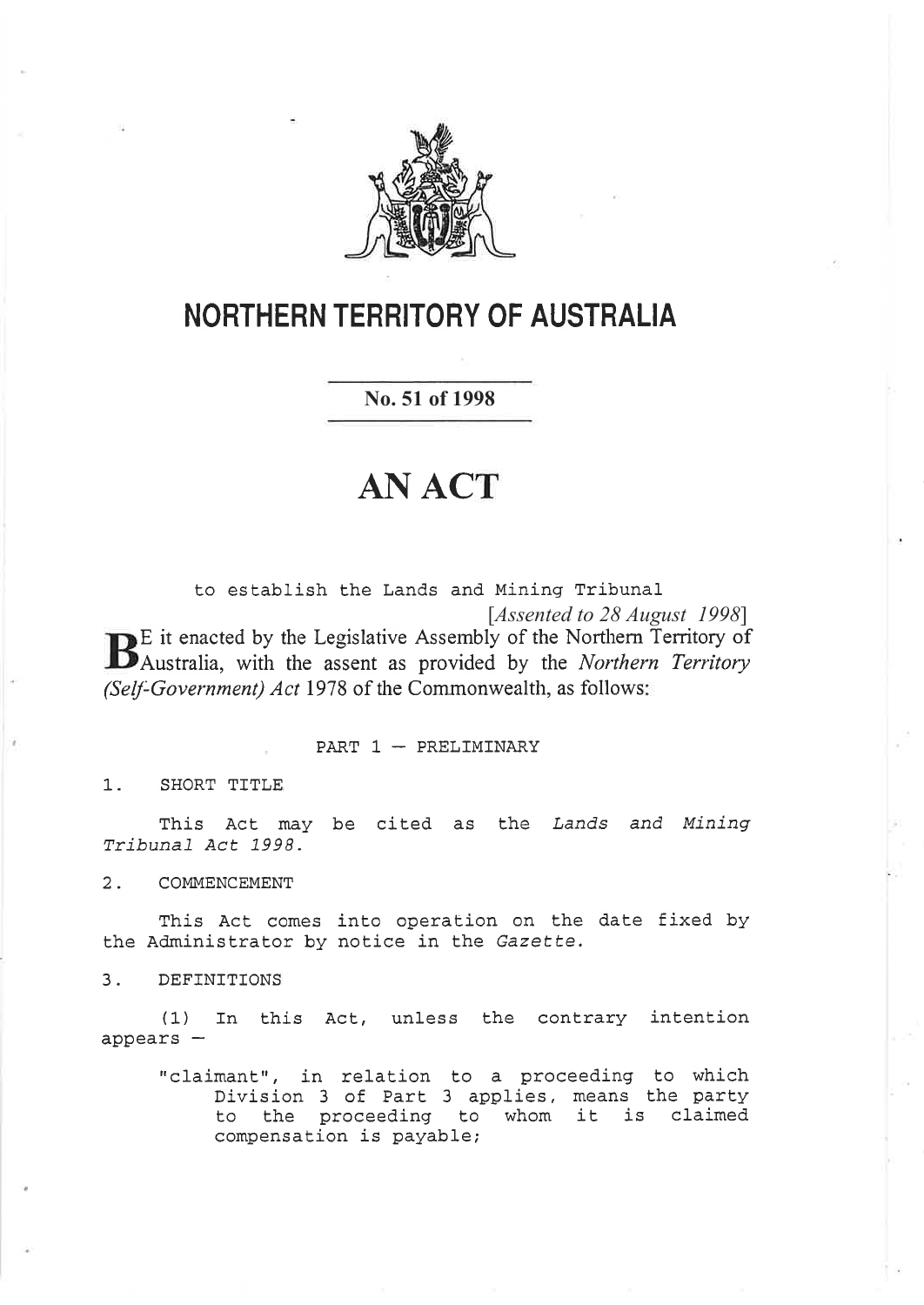- "member" means a member of the Tribunal and includes the Chairperson;
- "native title" and "native title rights and<br>interests" have the meaning given in section 223 of the Native Title Act;
- "Native Title Act" means the Native Title Act 1993 of the Commonwealth;
- "native title holder" has the meaning given in section 224 of the Native Title Act;
- "presiding member", in relation to a proceeding, means the member constituting the Tribunal for the purposes of the proceeding;

"proceeding" means a proceeding of the Tribunal;

- "registered native title body corporate" has the meaning given in section 253 of the Native Title Act;
- "registered native title claimant" has the meaning given in section 253 of the Native Title Act;
- "registered native title rights and interests" has the meaning given in section  $30(3)$  of the Native Title Act;
- "Registrar" means the Registrar of the Lands and Mining Tribunal appointed under section 33 (1);

"rules" means rules made under section 20;

"Tribunal" means the Lands and Mining Tribunal<br>established by section 4.

(2) A reference in this Act to the payment of compensation is to be read as including a reference to the giving of compensation in a form other than money, including the transfer of property and the provision of goods and services.

PART  $2$  - ESTABLISHMENT, FUNCTIONS, &c.

# 4. ESTABLISHMENT

The Land and Mining Tribunal is established.

5. FUNCTIONS

The Tribunal has the following functions: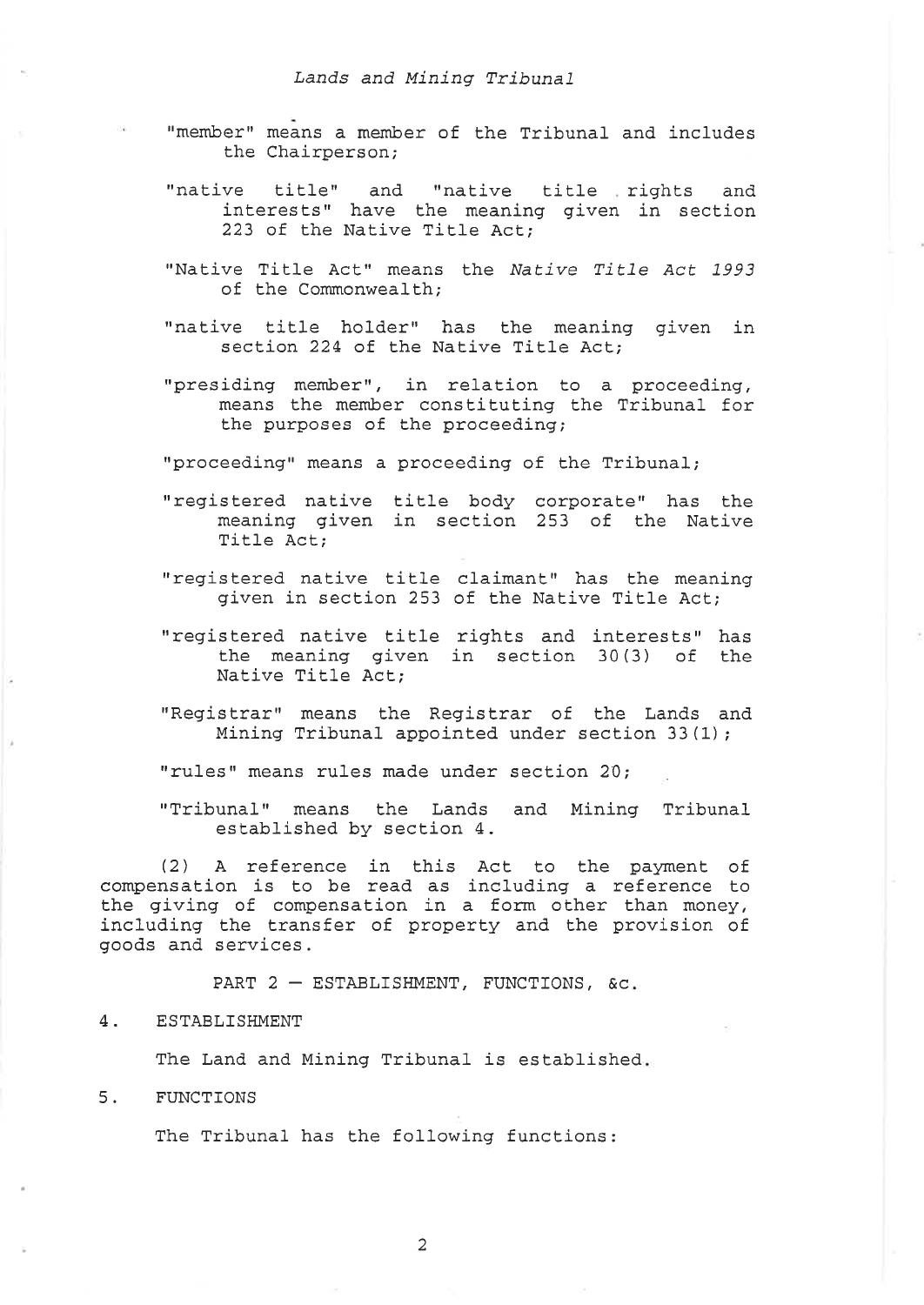- (a) to hear and make recommendations about objections to the acquisition of land under the Lands Acquisition Act by persons whose interests in the land will be divested, modified or affected by the acquisition,<br>including objections by registered native title claimants and registered native title bodies<br>corporate to the acquisition so far as it affects the registered native title rights and<br>interests of the claimants and bodies;
- (b) to hear and determine claims for compensation referred to the Tribunal under Part VIII of the Lands Acquisition Act, including claims for compensation for the effect of an acquisition<br>of land on native title rights and interests in relation to that land;
- (c) to hear and make recommendations about objections by registered native title claimants and registered native title bodies corporate to the doing of prescribed mining acts to which Part XIA of the Mining Act applies so far as Ehe doing of those acts affects the registered native title rights and interests of the claimants and bodies;
- (d) to hear and determine disputes about compensation referred to the Tribunal under section 140N of the Mining Act;
- (e) to hear and make recommendations about objections by registered native title claimants and registered native title bodies corporate to the doing of prescribed petroleum acts to which<br>Part IIA of the Petroleum Act applies so far as the doing of those acts affects the registered<br>native title rights and interests of the claimants and bodies;
- (f) to hear and determine disputes about compensation referred to the Tribunal under section 57P, 81 or 82 of the Petroleum Act;
- (g) to hear and make recommendations about objections by registered native title claimants and registered native title bodies corporate to<br>the doing of prescribed pipeline acts to which Part IVA of the *Energy Pipelines Act* applies so far as the doing of those acts affects the registered native title rights and interests of the claimants and bodies;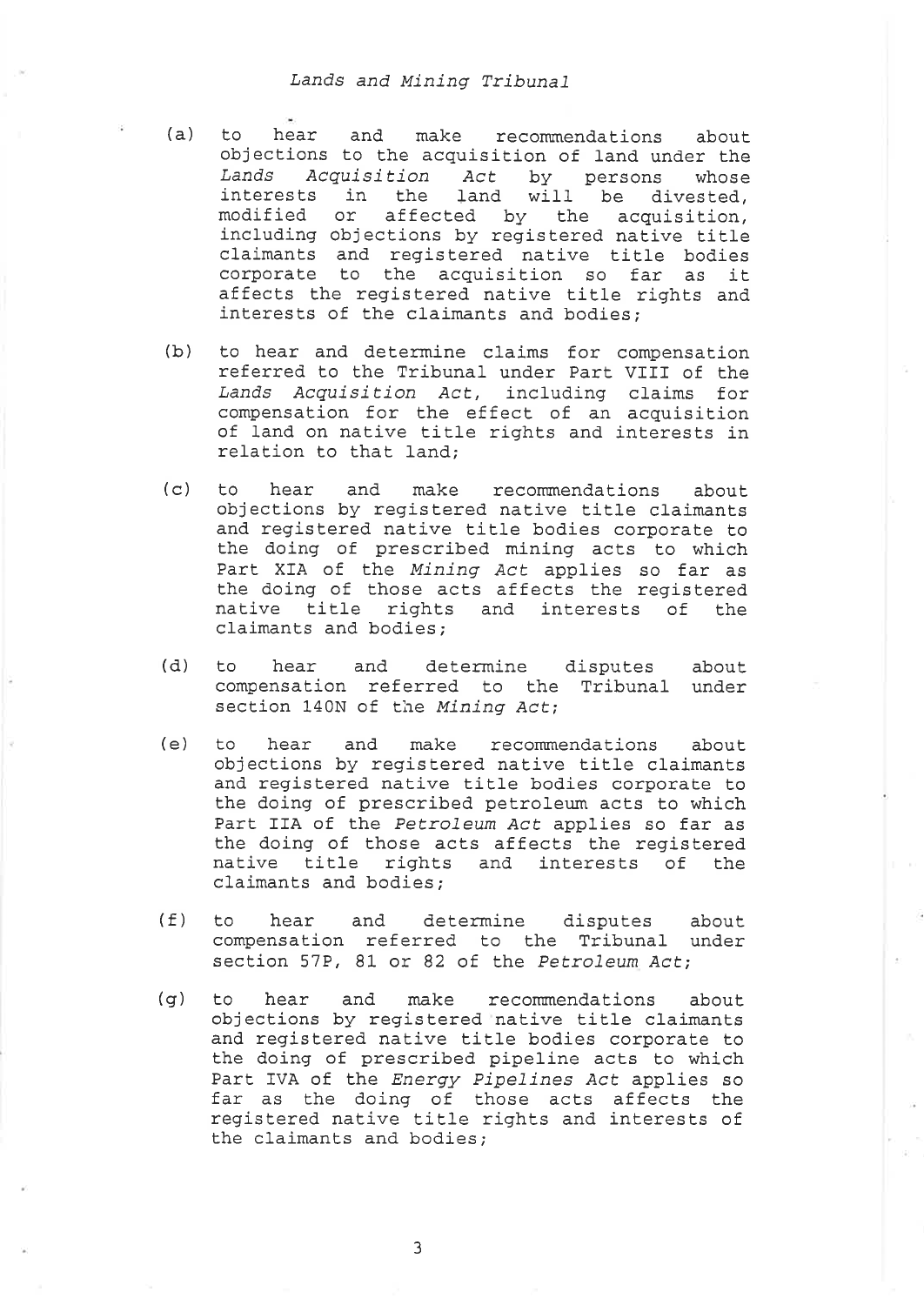- (h) to hear and determine disputes compensation referred to the Tribunal under section 43N of the Energy Pipelines Act; about
- (j) the other functions conferred on the Tribunal<br>by or under this Act or any other law of the Territory.

#### 6. POWERS

Subject to this Act, the Tribunal may do all things necessary or convenient to be done in connection with the performance of its functions.

#### 1 CONSTTTUTTON

(1) Subject to subsection (2), for the purpose of hearing a matter referred to in section 5, the Tribunal is to be constituted by one member.

(2) The Tribunal is not. to be constituted by <sup>a</sup> member who has acted as a mediator under section  $36$  in the matter.

8. TNDEPENDENCE OF TRIBUNAL

In performing a function or exercising a power in respect of a proceeding, the Tribunal is not subject to the direction of the Minister.

PART  $3$  - PROCEEDINGS

Division  $1$  - Proceedings Generally

9. LODGEMENT OF APPLICATIONS, &C.

An application or other document required to be made or given to the Tribunal is to be lodged at the office of the Registrar.  $\alpha^{-21}$  $\widetilde{\mathcal{C}}_1$ 

 $\mathcal{R}$ 

is.

10. SITTINGS

The Tribunal is to sit at the times and in the places in the Territory determined by the Chairperson.

11.. CONÐUCT OF PROCEEDTNGS GENERALLY

(1) A proceeding is to be conducted with as little formality and technicality, and with as much expedition, as a proper consideration of the matter before the Tribunal permits.

(2) The Tribunal is bound by the rules of natural (2)<br>justice.

 $\overline{4}$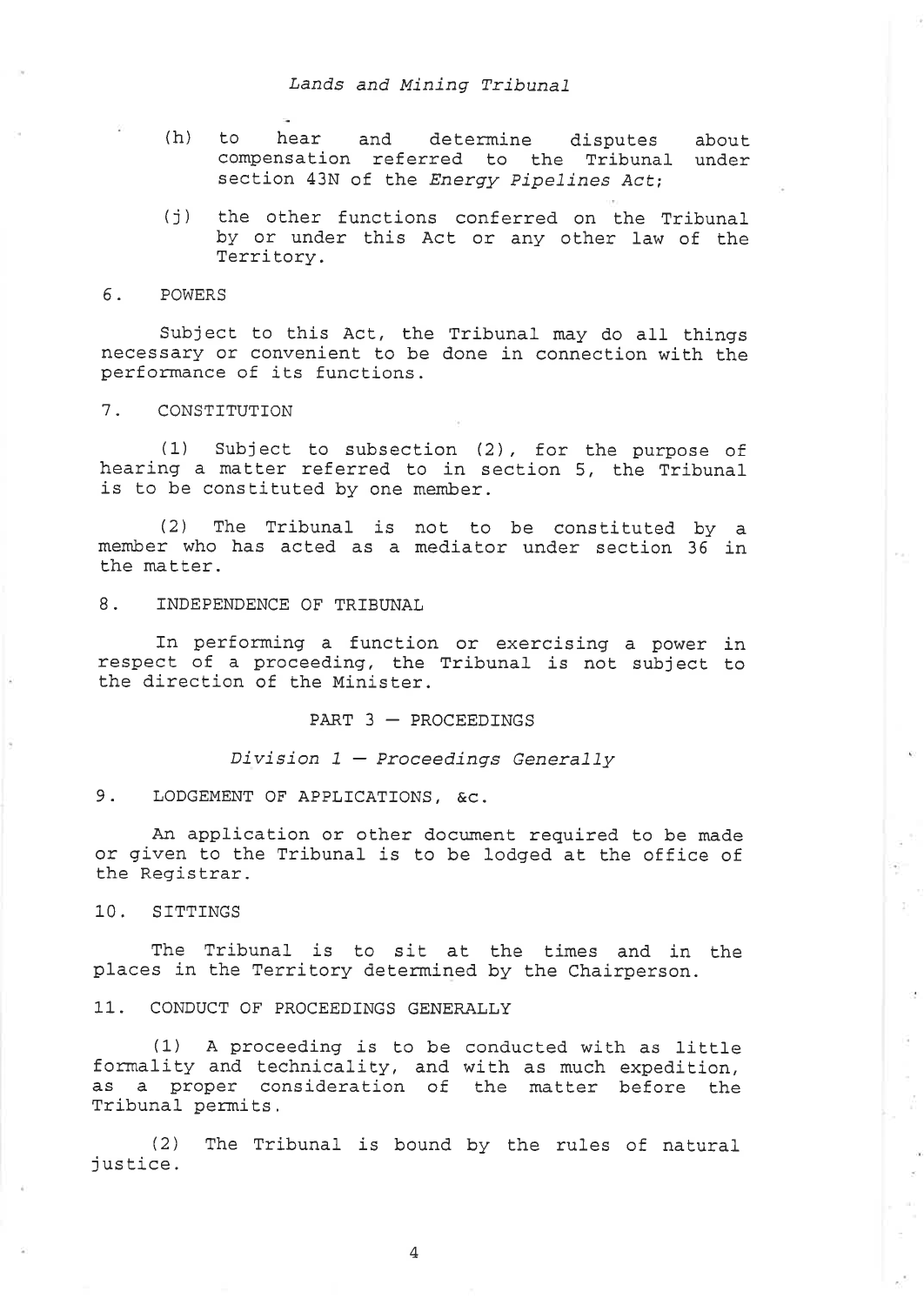' (3) Subject Lo this Part, and any practice and procedure of the Tribunal is tobe-Subject to this Part and any other Act, the

- (a) as prescribed by the rules; or
- (b) if no practice or procedure is prescribed by the rules  $-$  as determined by the Tribunal.

#### 12. APPEARANCE AND REPRESENTATION

(1) Subject lo any other Àct, the following persons are parties to a proceeding:

- (a) if the proceeding is for the purposes of section  $5(a)$  -
	- (i) the Minister to whom the administration of the Lands Acquisition Act is allotted under an Administrative Arrangements Order; and
	- (ii) the person objecting to the acquisition;
- (b) if the proceeding is for the purposes of section  $5(b)$  -
	- (i) the Minister to whom Ehe administration of the Lands Acquisition Act is allotted under an Administrative Arrangements Order; and
	- (ii) the person to whom compensation is payable;
- (c) if the proceeding is for the purposes of section  $5(c)$  -
	- (i) the registered native title claimant or registered native title body corporate objecting Eo the doing of the prescribed mining act; and
	- (ii) the person who applied under the Mining Act for the doing of the prescribed mining act;
- (d) if the proceeding is for the purposes of section  $5(d)$  -
	- (i) the person liable to pay compensation; and
	- (ii) the person to whom compensation is payable;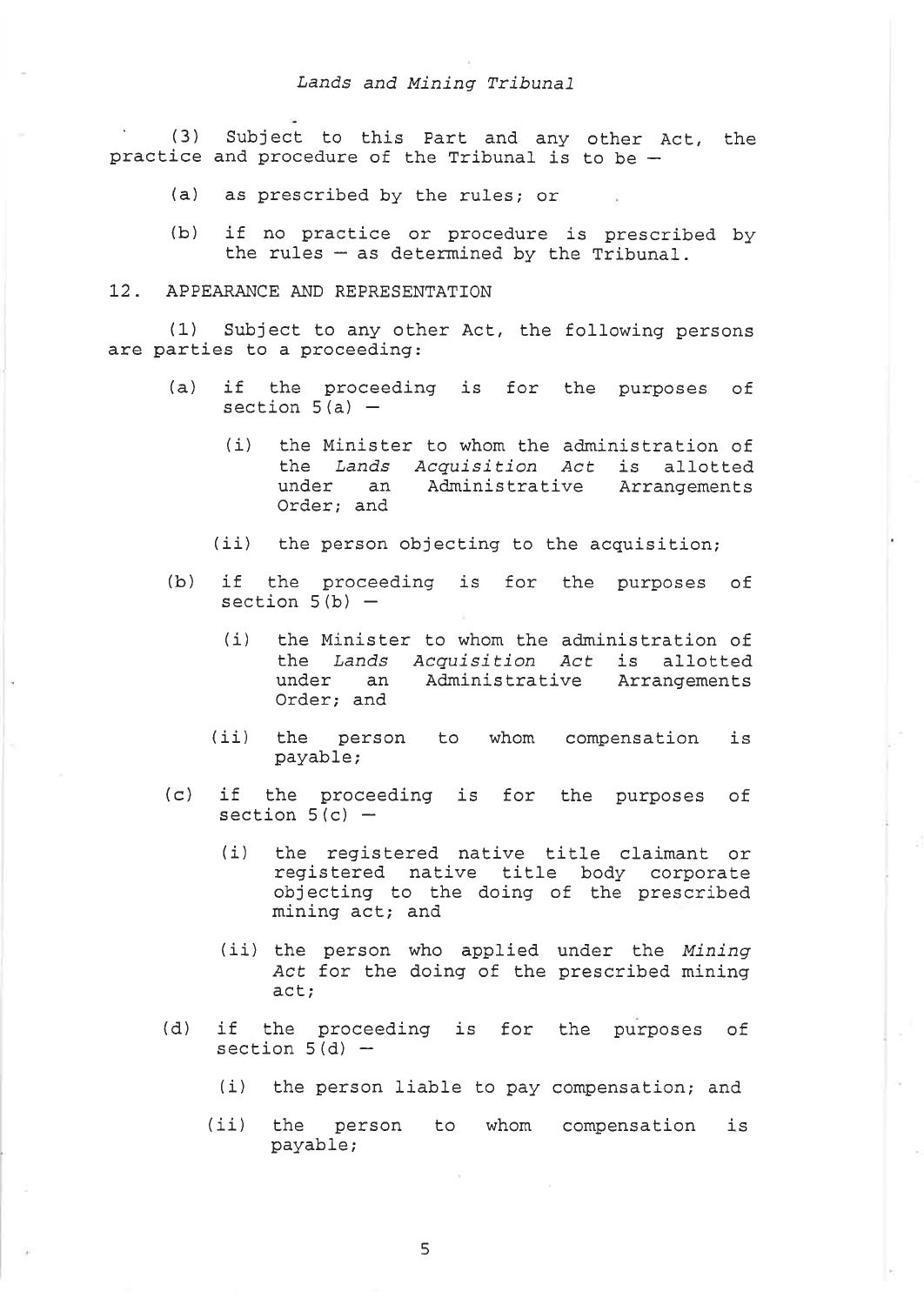- (e) if the proceeding is for the purposes of section  $5(e)$  -
	- (i) the registered native title claimant or registered native title body corporate objecting to the doing of the prescribed petroleum act; and
	- (ii) the person who applied under the *Petroleum* Act for the doing of petroleum act;
- $(f)$ if the proceeding is for the purposes of section  $5(f)$  -
	- (i) the person liable to pay compensation; and
	- (ii) the person to whom compensation is payable;
- (g) if the proceeding is for the purposes of section  $5(q)$  -
	- (i) the registered native title claimant or registered native title body corporate objecting to the doing of the prescribed pipeline act; and
	- (ii) the person who applied under the *Energy* Pipelines Act for the doing of the prescribed pipeline act;
- (h) if the proceeding is for the purposes of section  $5(h)$  -
	- (i) the person liable to pay compensation; and
	- (ii) the person to whom compensation is payable;
- (j) a person permitted by the Tribunal to appear as a party to the proceeding.

( 2) A person appearing before the Tribunal may be represented by  $-$ 

- (a) a legal practitioner; or
- (b) an agent.

( 3) A person who represents another person before the Tribunal has the same protection and immunity as a legal practitioner appearing for a party in a proceeding before the Supreme Court.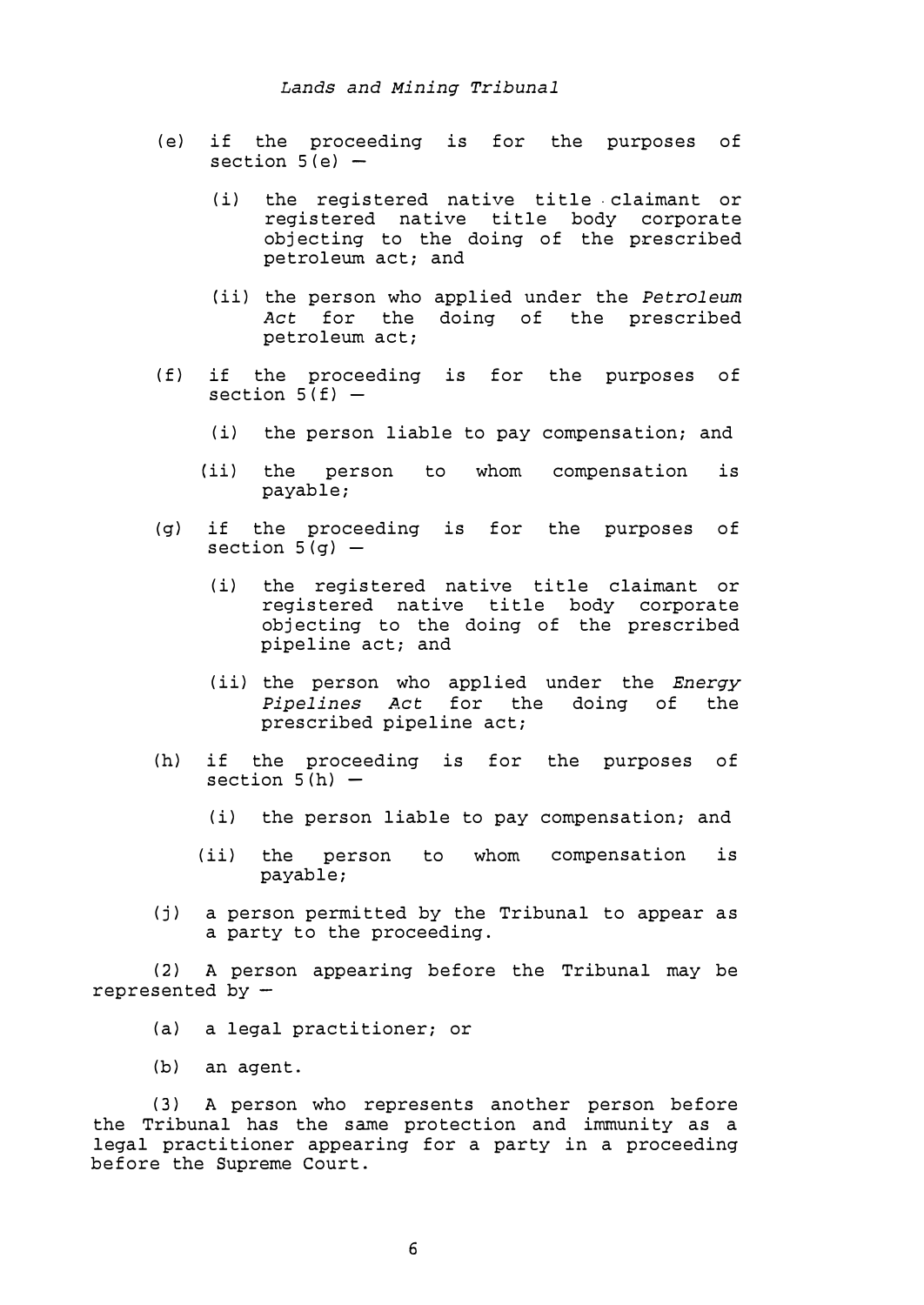#### 13. HEARINGS TO BE IN PUBLIC

The hearing of a proceeding is to be open to the public unless the Tribunal orders otherwise.

14. EVIDENCE

(L) The Tribunal is not bound by Ehe rules of evidence but may inform itself of a matter relevant to a proceeding in the manner it thinks appropriate.

(2) Evidence in a proceeding may be given orally or in writing.

(3) The Tribunal may take evidence on oath or affirmation and, for that purpose, the presiding member  $-$ 

- (a) may require a person appearing before the Tribunal to take an oath or affirmation; and
- (b) may administer an oath or affirmation to a person appearing before the Tribunal.

(4) The presiding member may require a person appearing before the Tribunal  $-$ 

- (a) to answer a question relevant to the proceeding; or
- (b) to produce a document relevant to the proceeding.

 $\pmb{\theta}_i$ 

(5) Subject to subsection (6), a person must not refuse or fail to comply with a requirement under example of fair to contain the contract of the set of  $(4)$ .

Penalty! \$2,500 or imprisonment for 6 months.

(6) A witness appearing before the Tribunal has Ehe same protection and immunity as a witness in a proceeding before the Supreme Court.

15. SUMMONS

- $(1)$  A presiding member may order a person  $-$
- (a) to attend before the Tribunal; or
- (b) to produce the documents specified in the order that are in the person's possession or control.

(2) A person must comply with an order under<br>subsection (1).

Penalty: \$1,000 or imprisonment for 6 months.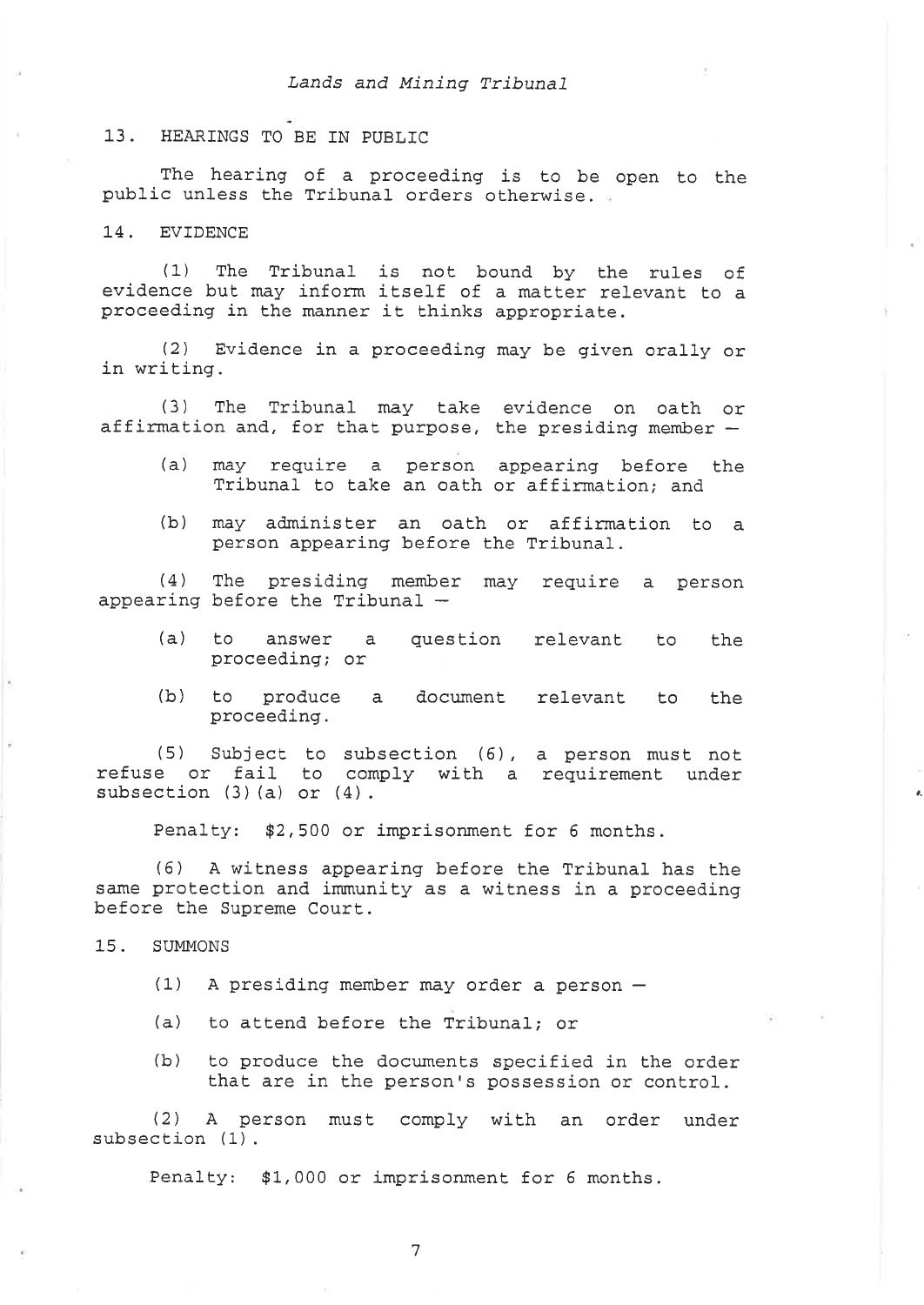16. ASSISTANCE FOR TRIBUNAL

(1) The Tribunal may engage consultants with appropriate expertise to assist it in relation to proceedings.

Subject to the terms of engagement and any  $(2)$ rules made under section 20, a consultant may assist the Tribunal by appearing in a proceeding.

DECISIONS AND REASONS FOR DECISIONS  $17.$ 

- $(1)$  Within  $-$
- $(a)$ 30 days after hearing a proceeding; or
- $(b)$ if another Act specifies a different period that period,

subject to any other Act, the presiding member must -

- (c) make a decision about the matter the subject of the proceeding; and
- $(d)$ provide the decision and the reasons for the decision in writing to  $-$ 
	- $(i)$ the parties to the proceeding; and
	- $(iii)$ in the case of a proceeding under section  $5(c)$ , (e) or (g) - the Minister to whom administration of the Act under which it is proposed to do the prescribed mining, petroleum or pipeline act is allotted under an Administrative Arrangements Order.
- (2) In subsection (1), "decision" includes  $-$
- (a) a recommendation under section  $5(a)$ , (c), (e) or  $(g)$ ; and
- a determination under section 5(b), (d), (f) or  $(b)$  $(h)$ .

#### 18. COSTS

Each party to a proceeding is to bear its own costs unless the Tribunal orders otherwise.

19. WITNESS EXPENSES

A witness appearing before the Tribunal is  $(1)$ entitled to be paid fees and expenses in accordance with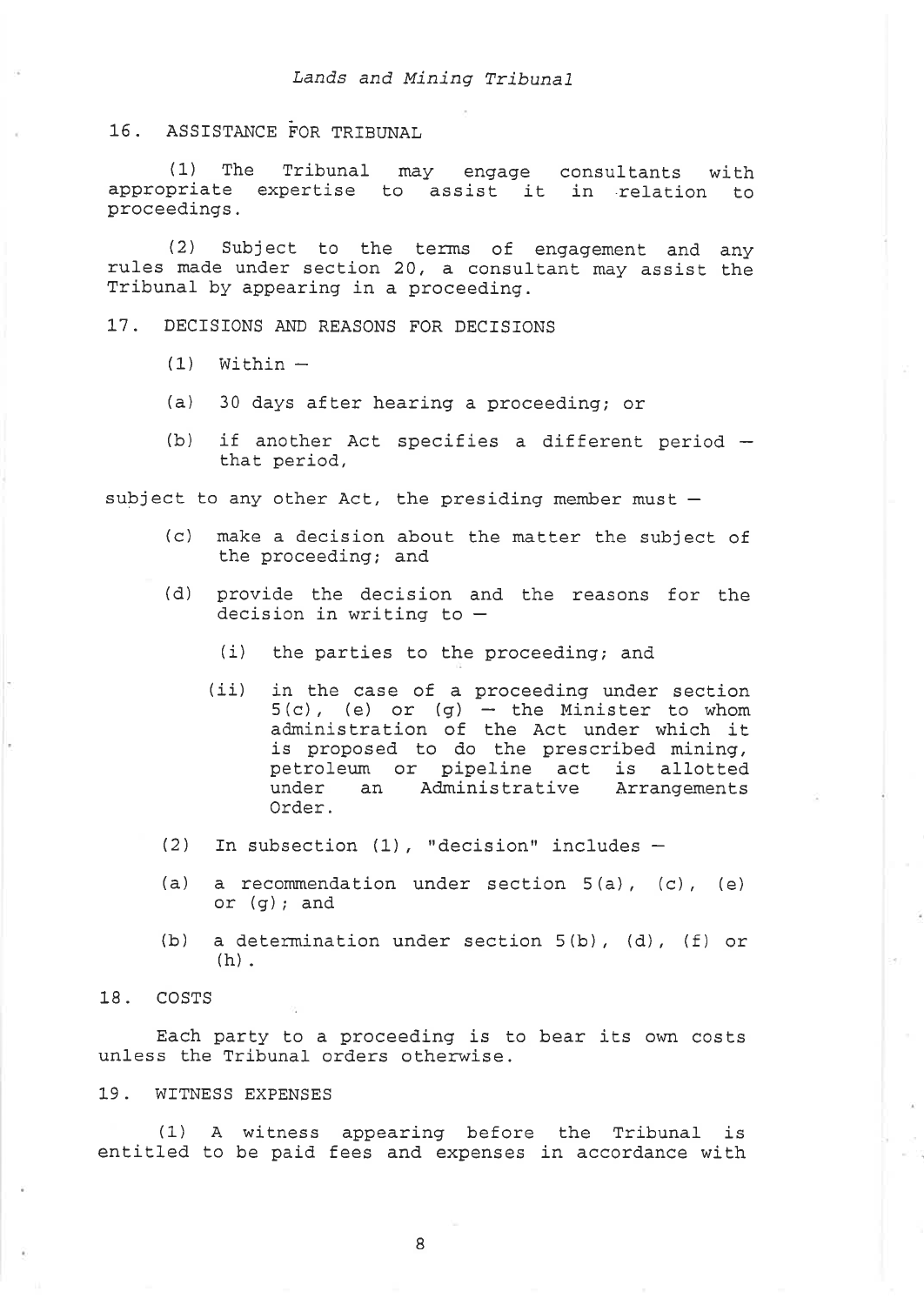the scale of fees and expenses in respect of attendance in the Supreme Court.

(2) The fees and expenses are payable by the person who requested the appearance of the witness (whether by summons or otherwise) and may be recovered as a debt due by that person to the witness.

20. RULES

The Chairperson may make rules, not inconsistent with this Act  $-$ 

- (a) relating to the practice and procedure of the Tribunal; or
- (b) prescribing fees in respect of proceedings in the Tribunal.

2T. CONTEMPT OF TRIBUNAL

A person must not  $-$ 

- (a) insult. a presiding member in relation to the performance of his or her functions or the exercise of his or her powers as the Tribunal;
- (b) interrupt a proceeding;
- $(c)$ create a disturbance, or take part in creating or continuing a disturbance, in or near a place where the Tribunal is sitting; or
- (d) do any other act or thing that would, if the Tribunal were a court of record, constitute contempt of that court.

 $\kappa^2$ Ť.

 $\mathcal{Q}$ 

 $\pm$ 

- 20

 $\alpha$ 

Penalty: \$2,500 or imprisonment for 6 months.

 $Division 2 - Objection Proceedings$ 

### 22. RECOMMENDATIONS ABOUT OBJECTIONS

(1) Without limiting the generality of section 5 so<br>far as it relates to the making of recommendations about<br>the doing of an act that affects native title rights and<br>interests, the Tribunal may make a recommendation -

- (a) upholding an objection to the act so far as it affects registered native title rights and interests; or
- (b) that contains conditions about Ehe doing of the act that relate to registered native title rights and interests.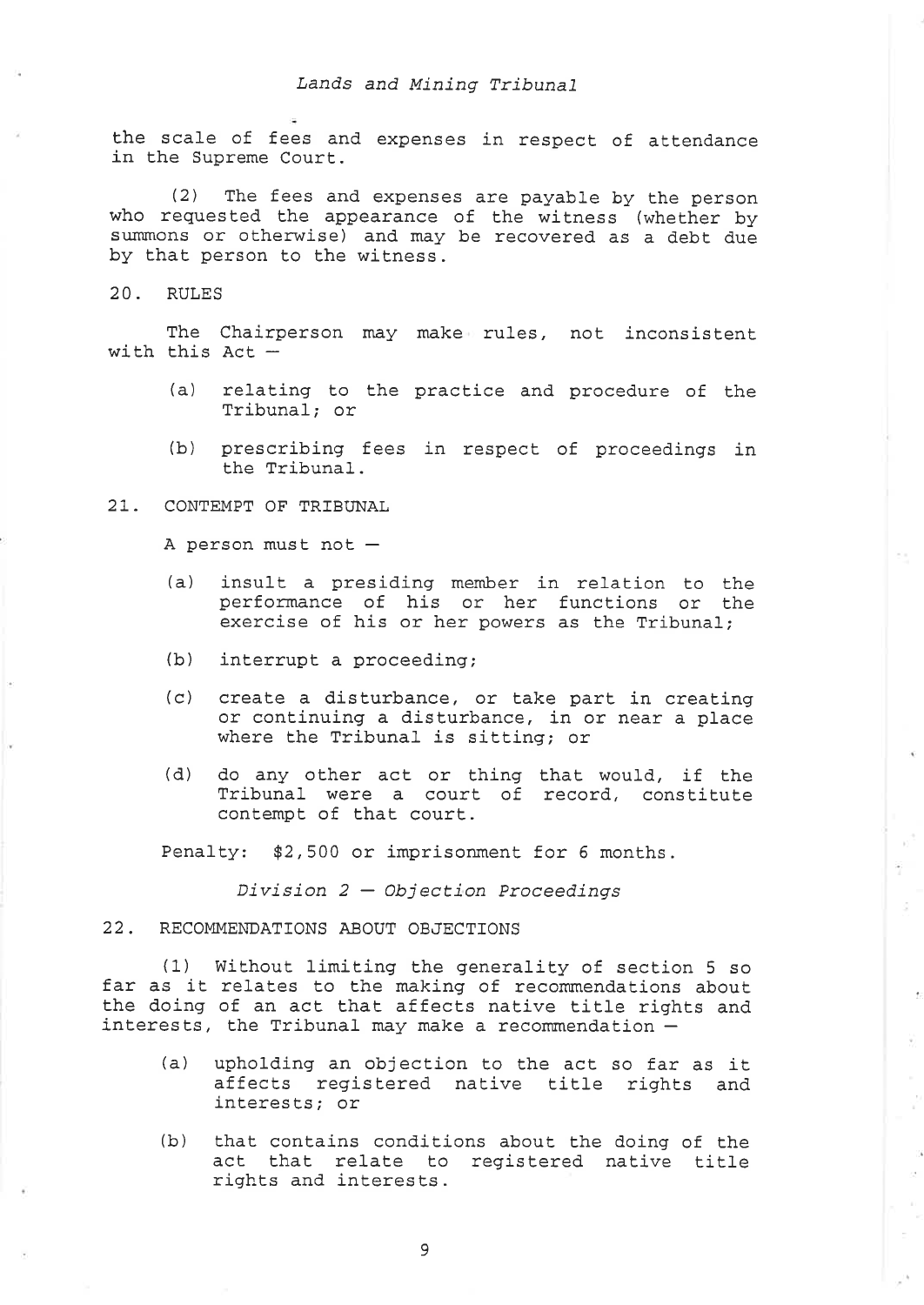(2) Where the Tribunal makes a recommendation under subsection (1) (b) in respect of 2 or more acts that, by virtue of a project provision, comprise a single act, a condition contained in that recommendation is not required  $-$ 

- (a) Lo apply to all of the acts comprising the single act; or
- (b) to be the same for all of those acts to which it does apply.
- (3) In subsection (2), "project provision" means  $-$
- (a) section  $140E(5)$  of the Mining Act;
- $(b)$  section 57F(5) of the Petroleum Act; or
- (c) section  $43E(5)$  of the *Energy Pipelines Act*.
- 23. ISSUES PREVÏOUSLY DECIDED NOT TO BE RE-OPENEÐ

l\_r -

- (a) a proceeding is for the purpose of making <sup>a</sup> recommendation in relation to the doing of an act under an Act referred. to in section <sup>5</sup> (other than the Lands Acquisition Act) (in this section called "the current proceeding");
- (b) the parties to the current proceeding were previously involved. in the making of an agreement, or as parties in a proceeding in which a recommendation was made, in relation to the doing of an act under the same Act in relation to the same area, and
- (c) an issue was decided in the agreement or during the previous proceeding,

the parties to the current proceeding must not, without leave of the Tribunal, seek to vary the decision on the issue.

 $Division 3 - Compenstation  Proceedings$ 

#### 24. DETERMTNATTON OF COMPENSATION

Subject to any other Act, after hearing a dispute about compensation, the Tribunal must determine  $-$ 

(a) whether compensation is payable to the claimant; and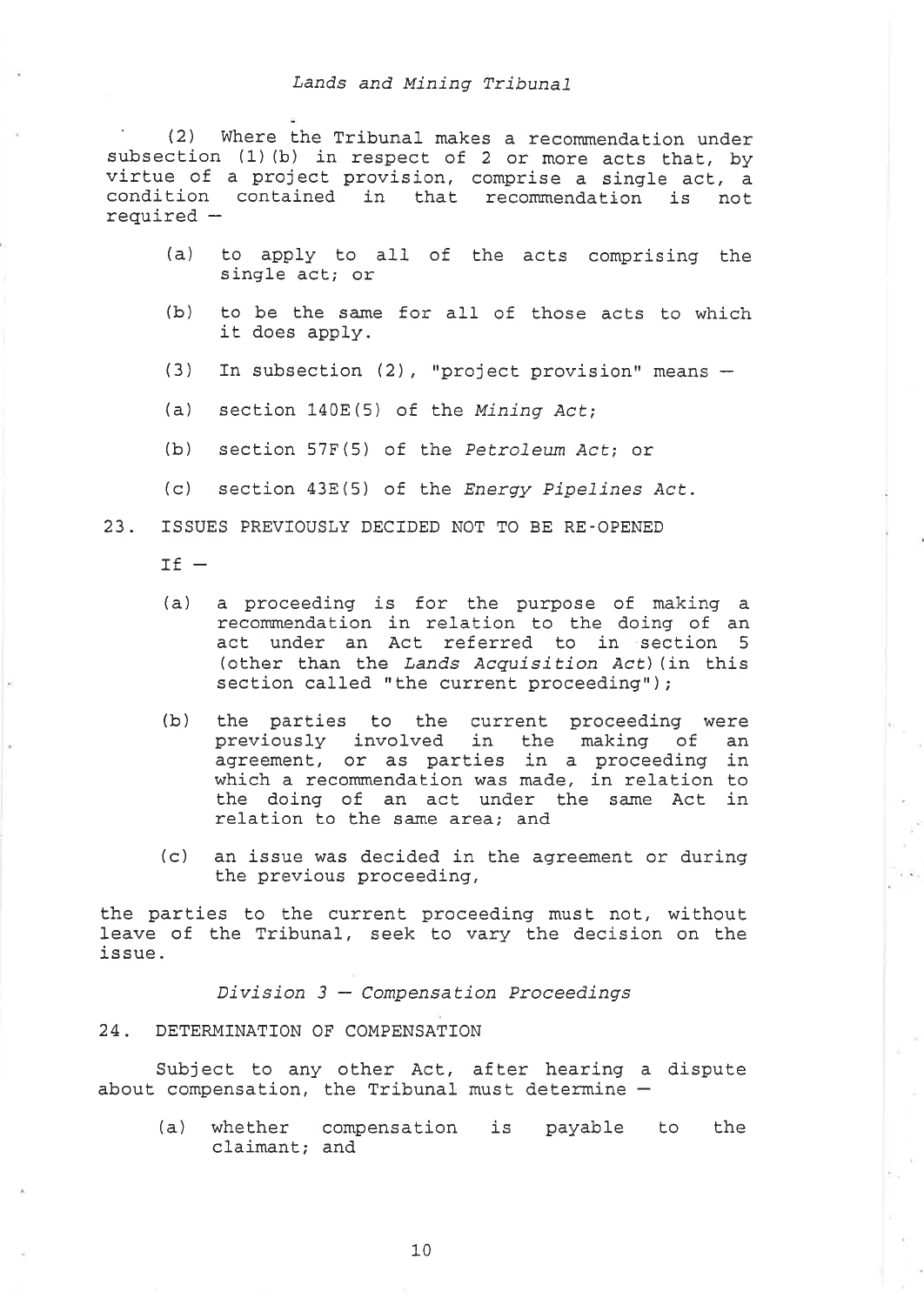- (b) if so  $-$  the amount of compensation that is payable
- <sup>25</sup> COMPENSATTON OTHER THAN MONEY IN RESPECT OF NATTVE TTTLE

(1) Without limiting the generality of section 24 or any provision relating to compensation under any other  $Act.$  where  $-$ 

- (a) the claimant is a native title holder who is claiming compensation for the effect of an act. on native title; and
- (b) the claimant requests that the whole or part of the compensation should consist of the transfer of property or the provision of goods or services,

the Tribunal  $-$ 

- (c) must consider the request; and
- (d) may, instead of determining the whole or any may, instead of docommising the misio of direction person 1iable to pay the compensation should, within a specified period, transfer property or provide goods or services in accordance with the recommendation.

(2) If a person does not transfer property or<br>provide goods or services in accordance with a provide goods of services in accordance with a<br>recommendation under subsection (1), the claimant may request the Tribunal to determine instead that the whole or the part of the compensation concerned is to consist of the payment of money.

(3) If a person transfers property or provides goods or services in accordance with a recommendation under subsection (1), the transfer of the property or the provision of the goods or services constitutes full payment of the compensation in respect of which the recommendation was made.

26. COMPENSATION NOT TO INCLUDE PROFITS, &C.

The Tribunal must not determine the amount of compensation payable for the effect of an act on native title rights and interests by reference to  $-$ 

- (a) the amount of profits made;
- (b) any income derived; or
- $(c)$  any things produced,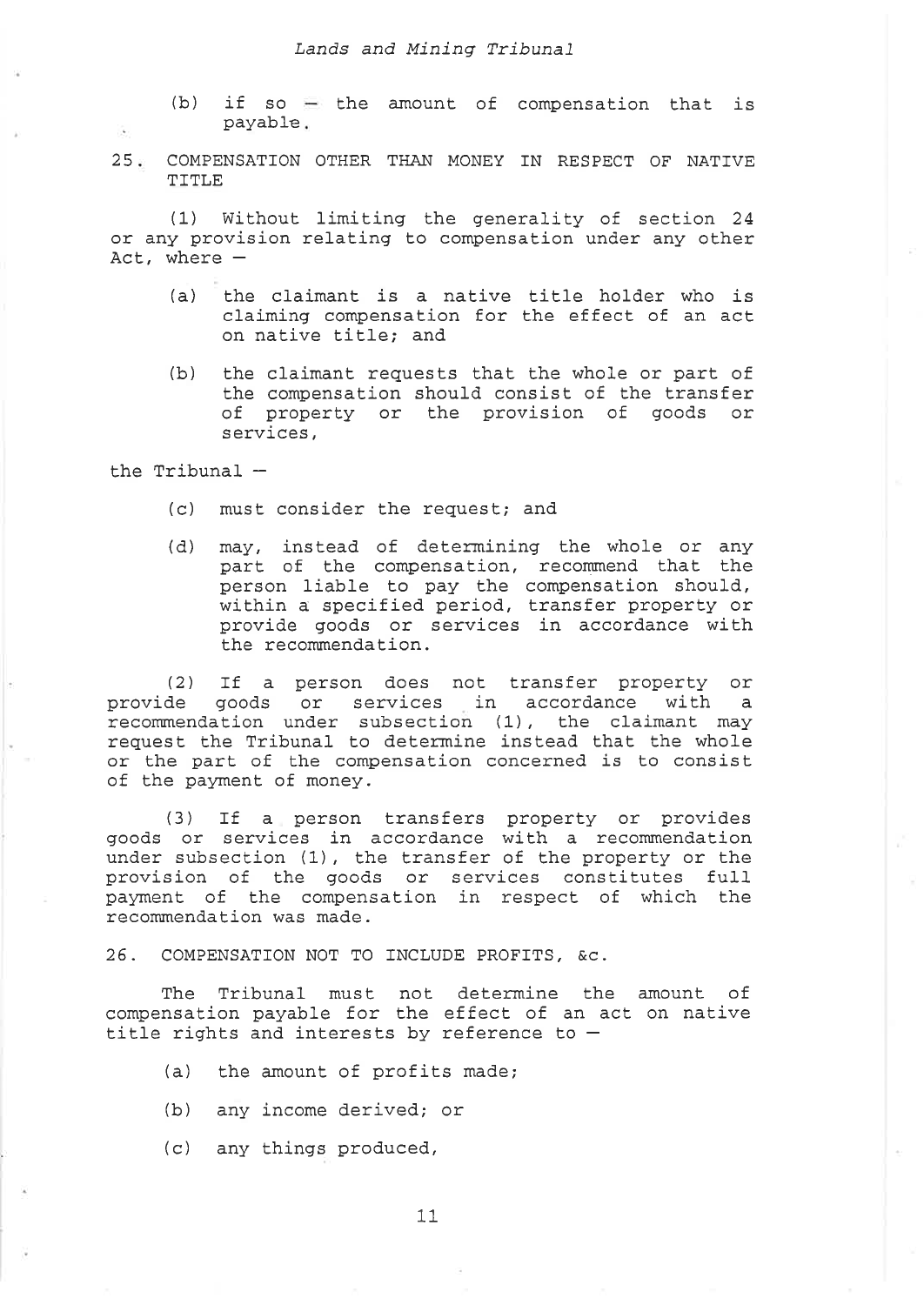by any person as a result of doing anything in relation to the land or -waters in respect of which the act was dòne.

#### 27. ENFORCEMENT OF DETERMINATIONS

(1) A determination under section 24 (including a determination for the purposes of section 25(2)) of the amount of compensation payable to a claimant is recoverable as a debt due to the claimant by the person liable to pay the compensation.

(2) A claimant may register a determination referred to in subsection (1) in a court of competent jurisdiction by filing in the court -

- (a) a copy of the determination that is certified by the Registrar to be a true copy; and
- (b) an affidavit stating the amount unpaid under the determination.

(3) A determination registered under subsection (2) is to be taken to be an order of the court in which it is registered for the payment of the unpaid amount and may be enforced accordingly.

PART  $4$   $-$  MEMBERS AND STAFF

#### 28. MEMBERSHIP

(1) The Tribunal is to consist of a Chairperson and such other members as the Administrator may appoint.

(2) Members are to be appointed in writing by the Àdminis trator.

 $\bullet$ 

(3) A person is not eliqible for appointment as <sup>a</sup> member unless the person is enrolled as a legal practitioner (however described) of the High Court, the Supreme Court, or a Supreme Court of a State or another<br>Territory of the Commonwealth, and has been so enrolled<br>for at least 5 years.

#### 29. TERMS AND CONDTTTONS

(1) A member holds office for the period (not exceeding 5 years) specified in the instrument of appointment but is eligible for reappointment.

(2) If, at the expiry of a member's term of office, a matter being heard by the Tribunal as constituted by the member has not been finally disposed of, the member is to continue in office until the matter is finally disposed of as if the term of office had not expired.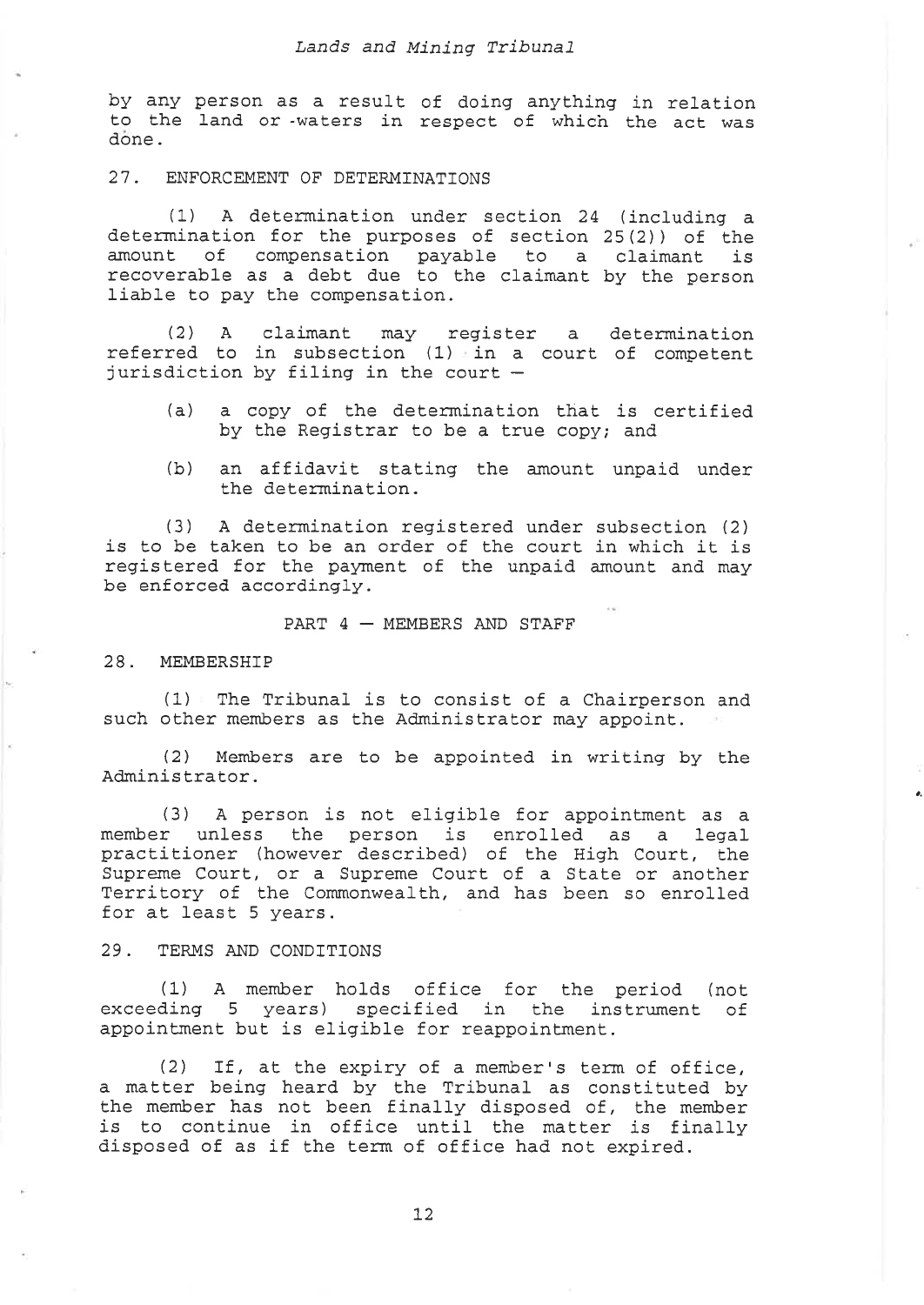#### Lands and Mining Tribunal

(3) A member is to be appointed on a full-tim basis.

 $(4)$  Subject to this Part, a member holds office on the terms and conditions (including terms and conditions as to remuneration and allowances) specified in the instrument of appointment.

30. RESIGNATION AND REMOVAL FROM OFFICE

(1) A member may resign his or writing signed by the member and given to the Adminis trator. (1) A member may resign his or her office by<br>ng signed by the member and given to the

(2) The Administrator must. appointment of a member if the member  $$ terminate the

- (a) ceases to be eligible for appointment as member under section 28(3);
- (b) becomes bankrupt, applies to take the benefit of any law for the relief of bankrupt or insolvent debtors, compounds with creditors or makes an assignment of remuneration for the benefit, of creditorsi .or
- (c) fails, without reasonable excuse, to comply with an obligation imposed by section 32.

(3) The Administrator may terminate the appointment<br>of a member for inability, inefficiency, misbehaviour or<br>physical or mental incapacity.

# 31. ACTTNG MEMBERS

(1) The Administrator may appoint a member to act as the Chairperson  $=$ 

- (a) during a vacancy in bhe office of Chairperson, whether or not' an appointment. previously been made to the office; or the has
- (b) during any period, or during all periods, when the Chairperson is for any reason unable to perform the functions of the office.

(2) The Administrator may appoint. a person to act as a member other than the Chairperson  $-$ 

(a) during a vacancy in the office of the member, whether or not an appointment has previously been made to the office; or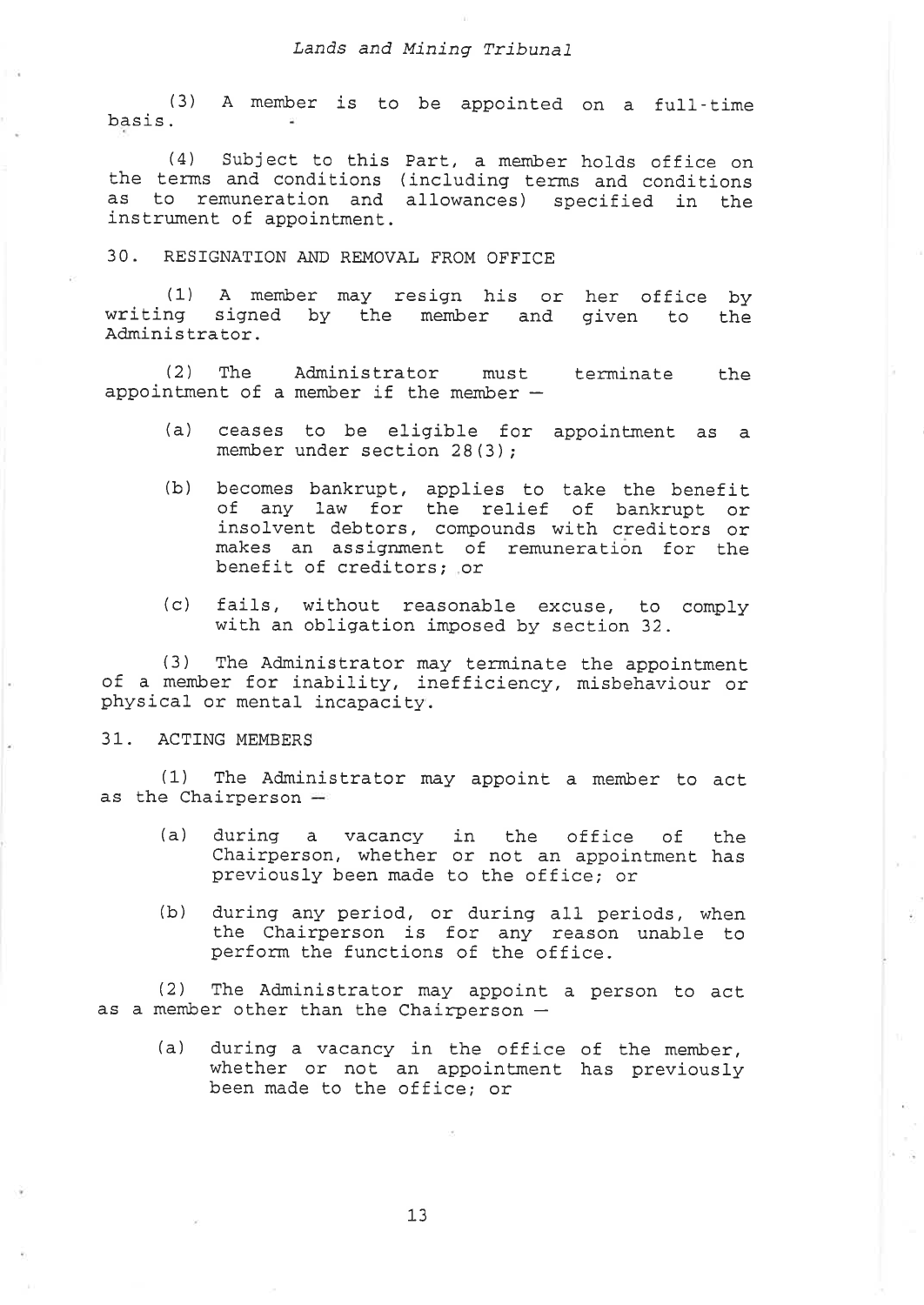(b) during any period, or during all periods, when the meñber is for any reason unable to perform the functions of the office.

(3) A person appointed to act under subsection (L) or (2) during a vacancy in an office must not act in that office continuously for more than 12 months.

 $(4)$  A person is not to be appointed to act as a member under subsection Q) unless the person is eligible under section 28 (3) to be appointed as a member.

 $(5)$  Anything done by or in relation to a person purporting to act in pursuance of an appointment under subsection (1) or (2) is not invalid on the ground that  $-$ 

- (a) the appointment was ineffective or had ceased to have effect; or
- (d) the occasion to act had not arisen or had ceased.

#### 32 - DISCLOSURE OF INTERESTS

(1) A member who has a direct or indirect interest, pecuniary or otherwise, in a matter the subject of proceedings before the Tribunal must, as soon as possible after the member becomes aware of that interest and that the matter is Ehe subject of a proceeding before the Tribunal, disclose the interest to the Tribunal.

(2) A disclosure in pursuance of subsection (1) is to be lodged in the office of the Registrar.

(3) A member who makes a disclosure under subsection  $(1)$  -

- (a) is not to constitute purpose of hearing the disclosure relates; and the Tribunal for matter to which the the
- (b) is not to act as a mediator under section 36 in the matter.

# 33. REGTSTRAR AND STAFF

(1) The Minister must, in writing, appoint a person Eo be the Registrar of the Lands and Mining Tribunal.

(2) In addition to the Registrar, the staff of the Tribunal is to consist of employees within the meaning of the Public Sector Employment and Management Act provided by the Minister.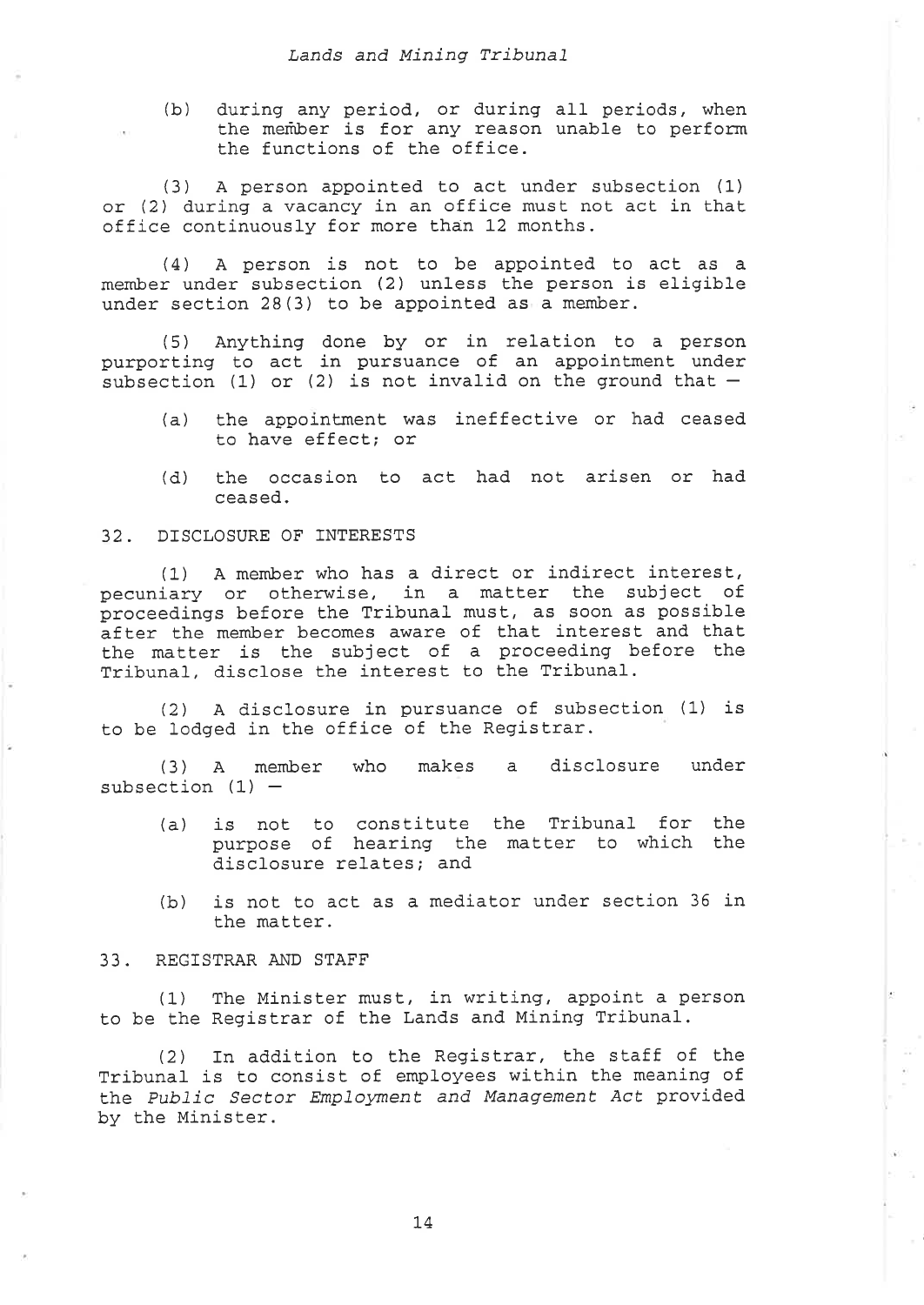(3) In performing a function or exercising a power under this  $Act -$ 

- (a) the Registrar is subject to the direction of the Chairperson; and
- (b) the other members of staff are subject to the direction of the Chairperson and the Registrar.

#### 34. LEGAL IMMMUNITY

(1)  $been -$ This section applies to a person who is or has

- (a) a member of the Tribunal;
- (b) a member of Ehe staff of the Tribunal,
- (c) the acting under the direction or authority of Tribunal; or
- (d) participating in a proceeding of the Tribunal.

(2) No civil or criminal proceedings lie against a<br>person to whom this section applies in relation to an act done or omitted to be done in good faith in the performance or purported performance of a function, or the exercise or purported exercise of a power, under this Act.

35. CONFTDENTTALTTY

(1) This section applies to a person who is or has  $been -$ 

- (a) a member of Ehe Tríbunal;
- (b) a member of the staff of the Tribunal; or
- (c) acting under the direction or authority of the lribunal.

(2) A person to whom this section applies must not directly or indirectly  $-$ 

- (d) make a record of, communicate to a person, or otherwise make use of, information acquired by him or her under this Act; or
- (e) produce to a person, or permit a person to have access to, a document provided to him or her for the purposes of this Act.

Penalty: \$5,000.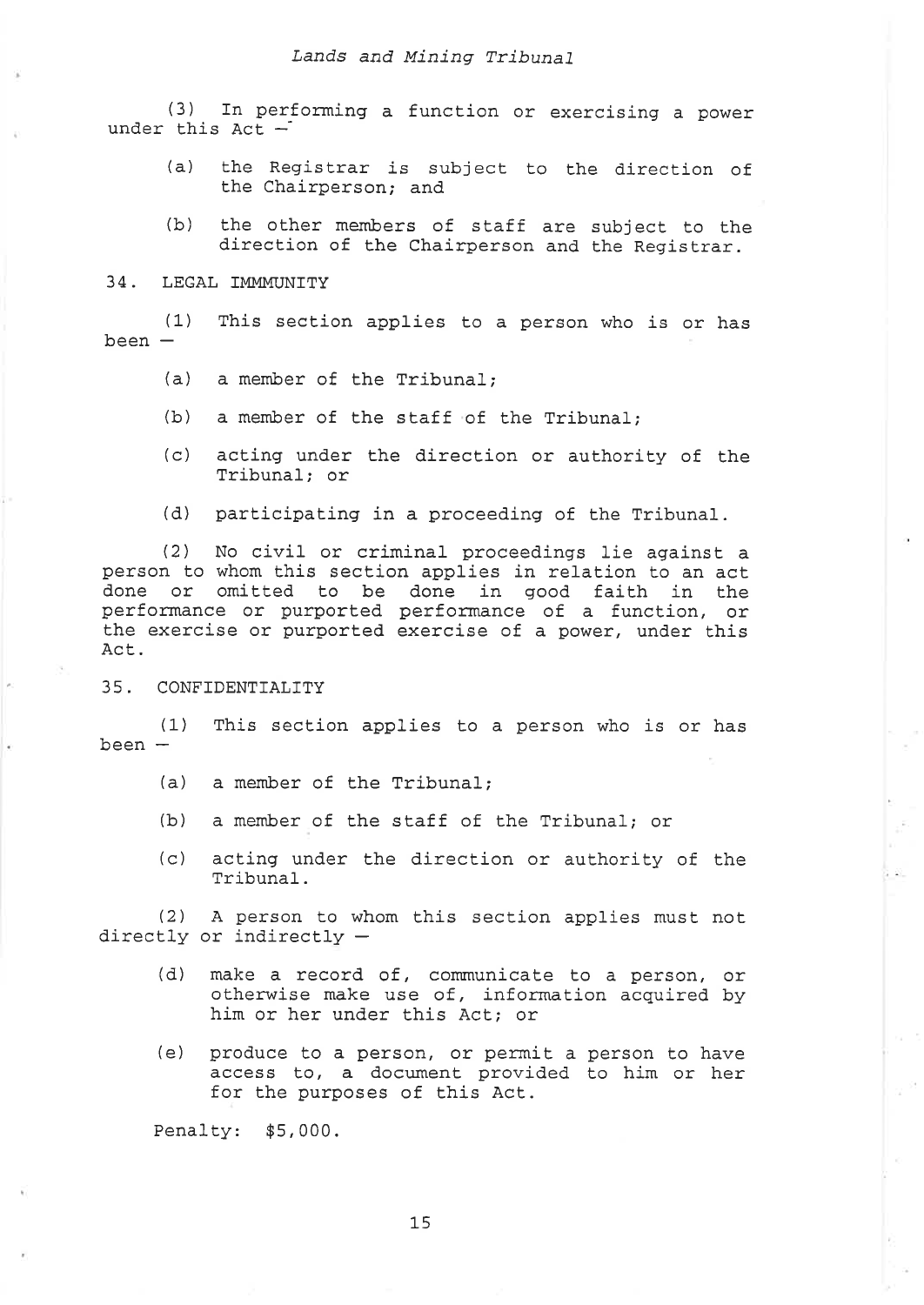(3) Subsection (2) does not apply if the recording, communication, use, production or permission is for the purposes of this Act or is authorised by or under this Act or another Act.

#### PART  $5 -$  MISCELLANEOUS

36. TRIBUNAL MAY APPOINT MEDIATOR

(1) Where under a prescribed provision the parties in a matter have agreed to refer the matter to mediation, either party may apply to the Tribunal for the appointment of a mediator to conduct the mediation.

(2) On receipt of an application under subsection (1), the Registrar must choose from the panel referred to in subsection (3) a person to mediate in the matter.

(3) The Chairperson must appoint in writing a panel of persons who are willing to acL as mediators for the purposes of a prescribed provision.

(4) The persons who may be appointed under subsection (3) include but are not limited to members of the Tribunal.

(5) In this section, "prescribed provision" means  $-$ 

 $\hat{\pmb{\theta}}_i$ 

(a) section 37 of the Lands Acquisition Act;

(b) section 140G of the Mining Act;

(c) section 57H of the Petroleum Act; or

(d) section 43G of the Energy Pipelines Act.

37. APPEALS AGATNST COMPENSATTON DETERMTNATTONS

(1) Subject to any other Act, a person aggrieved by a determination of the Tribunal under section 24 (including a determination for the purposes of section 25(2) ) may appeal to the Supreme Court.

(2) An appeal under this section is an appeal in the strict sense.

(3) On hearing an appeal under Lhis section, the Supreme Court may consider the evidence that was presented to the Tribunal and any question of law and  $may -$ 

(a) confirm the determination of the Tribunal;

(b) vary that determination

L6